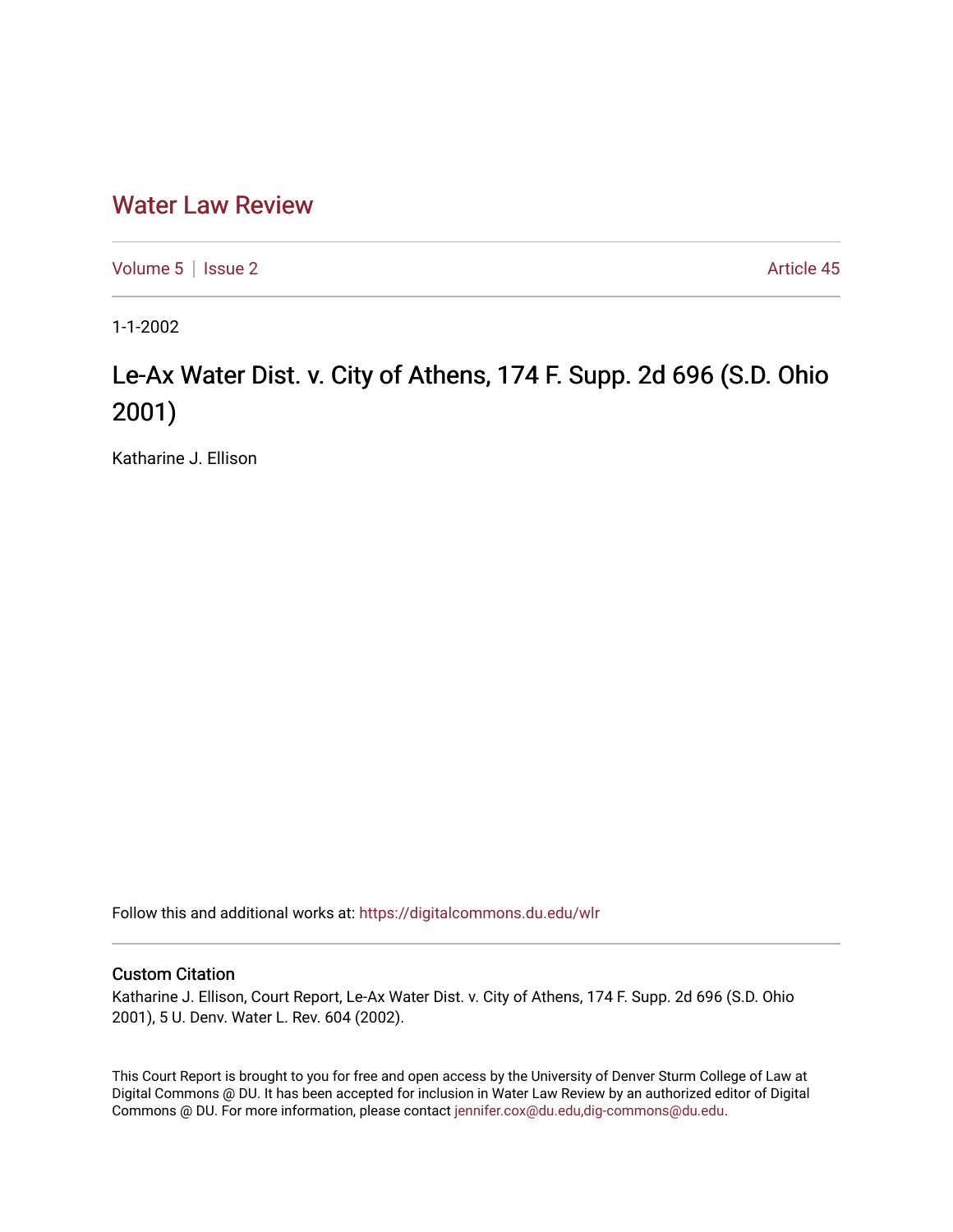recreational values of the area will be lessened by the challenged activity."

For an injury to be "fairly traceable" to the defendant, the court analyzed whether Heritage's pollutants caused or contributed to the kinds of injuries alleged by USPIRG. The court asserted Heritage could not defeat the plaintiffs' claims of standing "simply by arguing other causative agents may be operating to bring about the decline of wild salmon stocks."

Finally, the court stated that to satisfy the redressability requirement, the plaintiffs' attestations must reveal a "substantial likelihood" the requested relief will remedy the alleged injury. The court decided that an order enjoining unlicensed discharges from Heritage's operations and/or penalizing Heritage for ongoing violation of the CWA would provide a meaningful remedy for the injuries. Therefore, the District Court decided USPIRG had standing to bring a citizen's suit against Heritage for violations of the CWA.

*Sarah A. Hubbard*

Le-Ax Water Dist. v. **City** of Athens, 174 F. Supp. **2d 696 (S.D.** Ohio 2001) (granting Le-Ax Water District's motions for summary judgment and declaratory judgment, and holding that City of Athens' agreement to provide water service to proposed development violated Le-Ax's protection under 7 U.S.C. § 1926(b)).

Le-Ax Water District ("Le-Ax") sued the City of Athens ("City") for arranging to supply water to a new development by University Estates, Inc. ("UE"), asserting such an arrangement violated 7 U.S.C. § 1926(b), which serves to protect the rights of rural water districts in an effort to promote rural expansion. The City claimed, since the new development did not fall within Le-Ax's current boundaries as defined by the state, Le-Ax could not assert a right to service the development. The parties filed cross-motions for summary judgment.

Le-Ax developed as a regional, rural water district with the help of loans from the Rural Economic and Community Development Service ("RECDS"). Le-Ax pledged all its water service revenues to secure the debt. According to a surveyor hired by the City, Le-Ax's boundaries fell approximately 1400 feet short of the proposed UE development site, a point the City emphasized at trial. Nonetheless, Le-Ax's water lines ran close to the site, while the City would have had to create additional water access in order to serve UE. These facts allowed both parties to make arguments that § 1926(b) spoke in their favor.

The portion of § 1926(b) upon which Le-Ax relied stated, "the service provided or made available" by a regional water district shall not be limited by any "municipal corporation or other public body" within which the regional district lies. The court allowed protection under § 1926(b) upon the satisfaction of three elements: (1) the